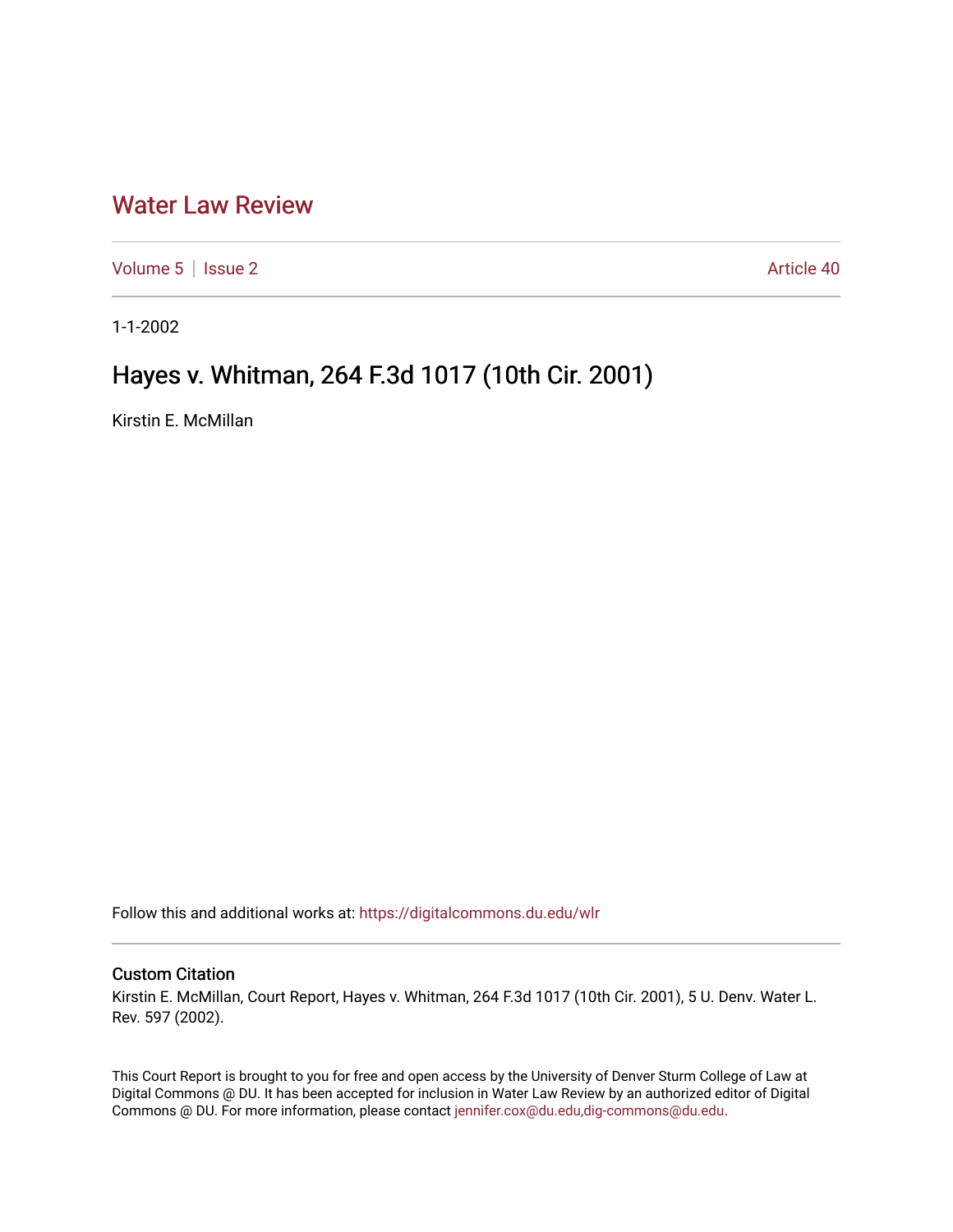Hayes v. Whitman, 264 **F.3d 1017** (10th **Cir.** 2001) (holding the district court correctly granted the Environmental Protection Agency's motion for summary judgment because the constructive submission theory did not apply, citizens lacked viable claims under the Administrative Procedure Act, citizens' motion to amend was untimely, and citizens' denied affidavit covered waived issues).

Individuals who used Oklahoma's waters and groups that advocated protecting water quality in Oklahoma ("Citizens") sued the Environmental Protection Agency ("EPA"). Citizens alleged Oklahoma failed to develop total maximum daily loads ("TMDLs") for the state's impaired waters, which constituted a constructive submittal of no TMDLs and triggered EPA's mandatory duty under the Clean Water Act to develop these TMDLs. The United States District Court for the Northern District of Oklahoma granted the EPA's motion for summary judgment, and denied the Citizens' motion to amend. Citizens appealed to the United States Court of Appeals for the Tenth Circuit, which affirmed the district court's decision.

Citizens raised four issues on review. First, Citizens claimed the district court erred when they granted summary judgment on their constructive submission claim. The court reviewed constructive submission and explained the theory turned on whether the state determined not to submit a required TMDL to the EPA. The state's decision did not trigger EPA's non-discretionary duty to develop TMDLs itself unless the state's inaction clearly and unambiguously demonstrated their decision not to submit required TMDLs. If a state submitted a TMDL or planned to submit a TMDL in the future, then constructive submission analysis was factually inapplicable. The court explained summary judgment was appropriate because Oklahoma submitted TMDLs to the EPA, thus rendering the constructive submission theory inapplicable and destroying Citizens' suit based on EPA's non-discretionary duty.

Second, Citizens asserted the district court erroneously dismissed three Administrative Procedure Act ("APA") claims. The court disagreed and affirmed summary judgment on all claims. Citizens had premised their first APA claim on the constructive submission theory and EPA's non-discretionary duty. Because Citizens' constructive submission theory failed, the court affirmed summary judgment on this issue. Further, Citizens asserted the district court should have allowed Citizens to challenge the adequacy of Oklahoma's TMDLs under the APA. The court affirmed summary judgment on this issue because citizens failed to assert this claim before they submitted their response to the EPA's motion to dismiss. The court said they sometimes consider additional facts or legal theories asserted in a response brief to a motion to dismiss, yet they do not consider allegations and theories inconsistent with those pleaded in the complaint. Thus, because Citizens' pleaded that Oklahoma failed to submit TMDLs, they could not also challenge, in their response to the